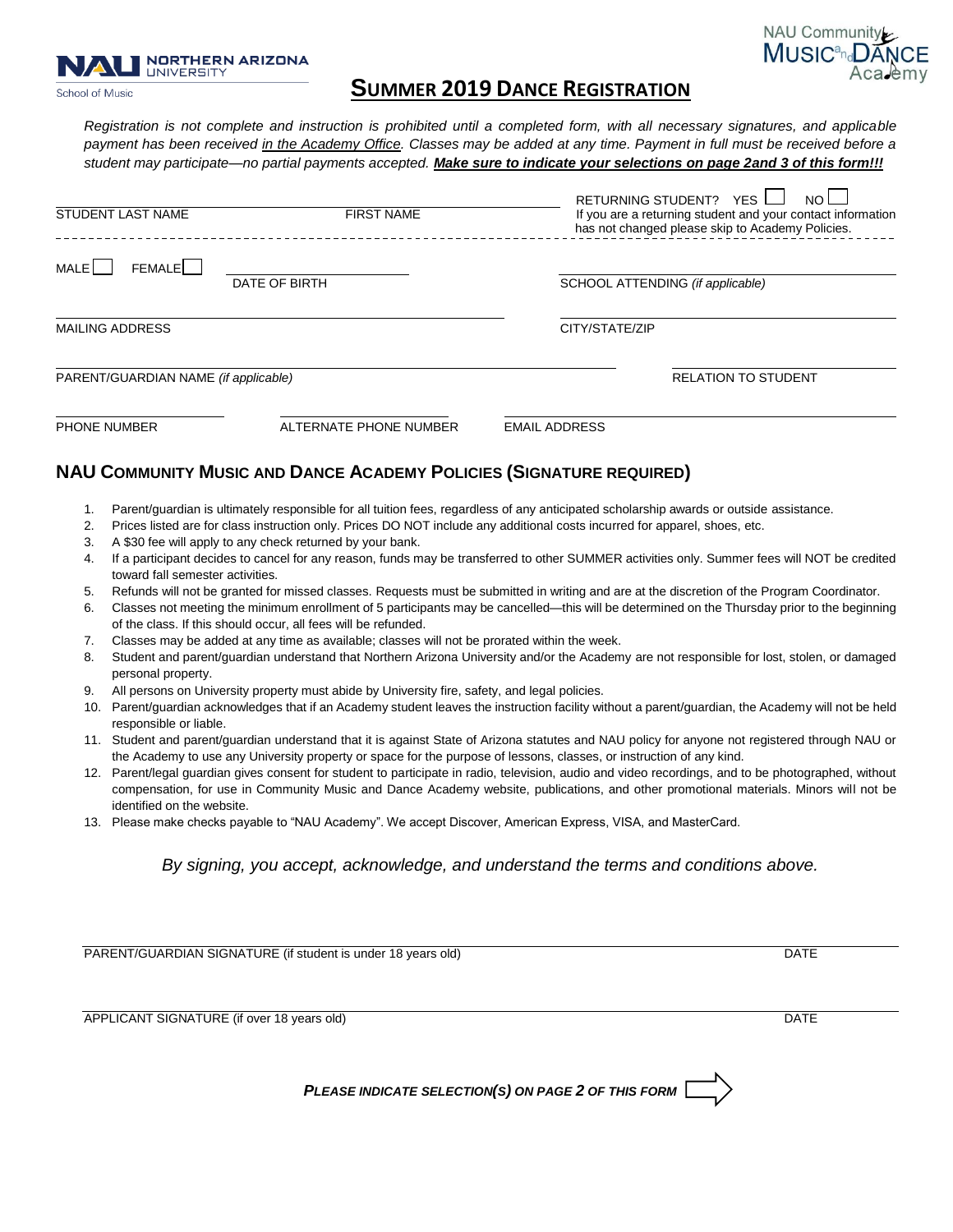### **WEEKLY DANCE CLASSES**

|              | <b>Conditioning</b><br>(age 11-18) | <b>Ballet Completed</b><br><b>RAD Grade 4-7</b><br>(age 10-14) | <b>Ballet Completed</b><br>RAD Grade 8+<br>(age 15+) | <b>Adult Ballet</b> | <b>Beginner</b><br><b>Adult Ballet</b> |
|--------------|------------------------------------|----------------------------------------------------------------|------------------------------------------------------|---------------------|----------------------------------------|
|              | Monday - Friday                    |                                                                |                                                      | Mon./Wed./Thurs.    | Mon./Wed./Thurs.                       |
|              | $2:15-3:15$ pm                     | $2:00 - 3:30$ pm                                               | $3:30 - 5:30$ pm                                     | $5:30 - 6:30$ pm    | 6:30-7:30pm                            |
|              | \$60                               | \$90                                                           | \$120                                                | \$36                | \$36                                   |
| June 3 - 7   | x                                  | x                                                              | □                                                    | $\Box$              | □                                      |
| June 10 - 14 | $\Box$                             | п                                                              | □                                                    | $\Box$              | □                                      |
| June 17-21   | П                                  | x                                                              | П                                                    | $\Box$              | п                                      |
| June 24 - 28 | $\Box$                             | п                                                              | □                                                    | $\Box$              | □                                      |
| July 8 - 12  | $\Box$                             | x                                                              | x                                                    | x                   | x                                      |
| July 15 - 19 | П                                  | x                                                              | П                                                    | $\Box$              | П                                      |
| July 22 - 26 | $\Box$                             | x                                                              | x                                                    | x                   | x                                      |

# **DANCE WORKSHOPS**

#### INTERMEDIATE *(COMPLETED RAD GRADE 3 – 5)*: \$390

- 9:00am-12:00pm Jazz, Contemporary, Hip-Hop
- 12:00-1:00pm Bring lunch—dancers may not leave
- 1:00-3:30pm Ballet

 $\Box$  Monday, June 17 – Friday, June 21  $\Box$  Monday, July 15 – Friday, July 19

- ADVANCED *(COMPLETED RAD GRADE 6+)*: \$330
	- $\bullet$  10:00-11:00am Conditioning
	- $\bullet$  11:00am-12:30pm Ballet
	- $\bullet$  12:30-1:30pm Lunch
	- 1:30-2:30pm Variations & Pointe
	- 2:30-3:30pm Jazz, Contemporary, Hip-Hop

 $\Box$  Monday, June 3 - Friday, June 7

# **DANCE AROUND THE WORLD** *(age 5 – 9) \$180*

*Monday – Friday; 9am – 12pm*

Perfect for first-time dancers or continuing students, classes explore dances performed around the world including traditional folk dances. Daily crafts correspond with various countries and a mini ballet based on a folktale from the country of that week is prepared. Every Friday from 11:15am-12:00pm, students have an informal presentation to show family and friends what they have learned during the week. Send a snack and water bottle for scheduled breaks. No special dance attire required—please bring ballet and character shoes if you have them. Leotard or other dance clothes preferred but not required—any comfortable clothes are fine.

 CZECH REPUBLIC, POLAND, HUNGARY, ROMANIA June 10 – 14

□ GREECE & ITALY June 24 – 28

 CARIBBEAN ISLANDS July 8 – 12

 $\square$  England, Scotland, IRELAND July 22 – 26

# **BALLET INTENSIVES (COMPLETED RAD GRADE 6+): \$402**

□ MONDAY, JULY 29 - SATURDAY, AUGUST 3

- 10:00am-12:30pm Ballet, Pointe, Rep, & Variations (Monday – Friday)
- $\bullet$  1:30-4:30pm Ballet (Saturday) 4:30-5:00pm – In-Studio Performance (Saturday)
- $\bullet$  12:30-1:30pm Lunch (Monday Friday)
- 1:30-4:00pm Ballet Repertoire (Monday Friday)

**PO Box 6041 • Flagstaff, AZ 86011 Phone: (928) 523-1889 • Fax: (928) 523-1133 [academy@nau.edu](mailto:academy@nau.edu) • nau.edu/music/academy**